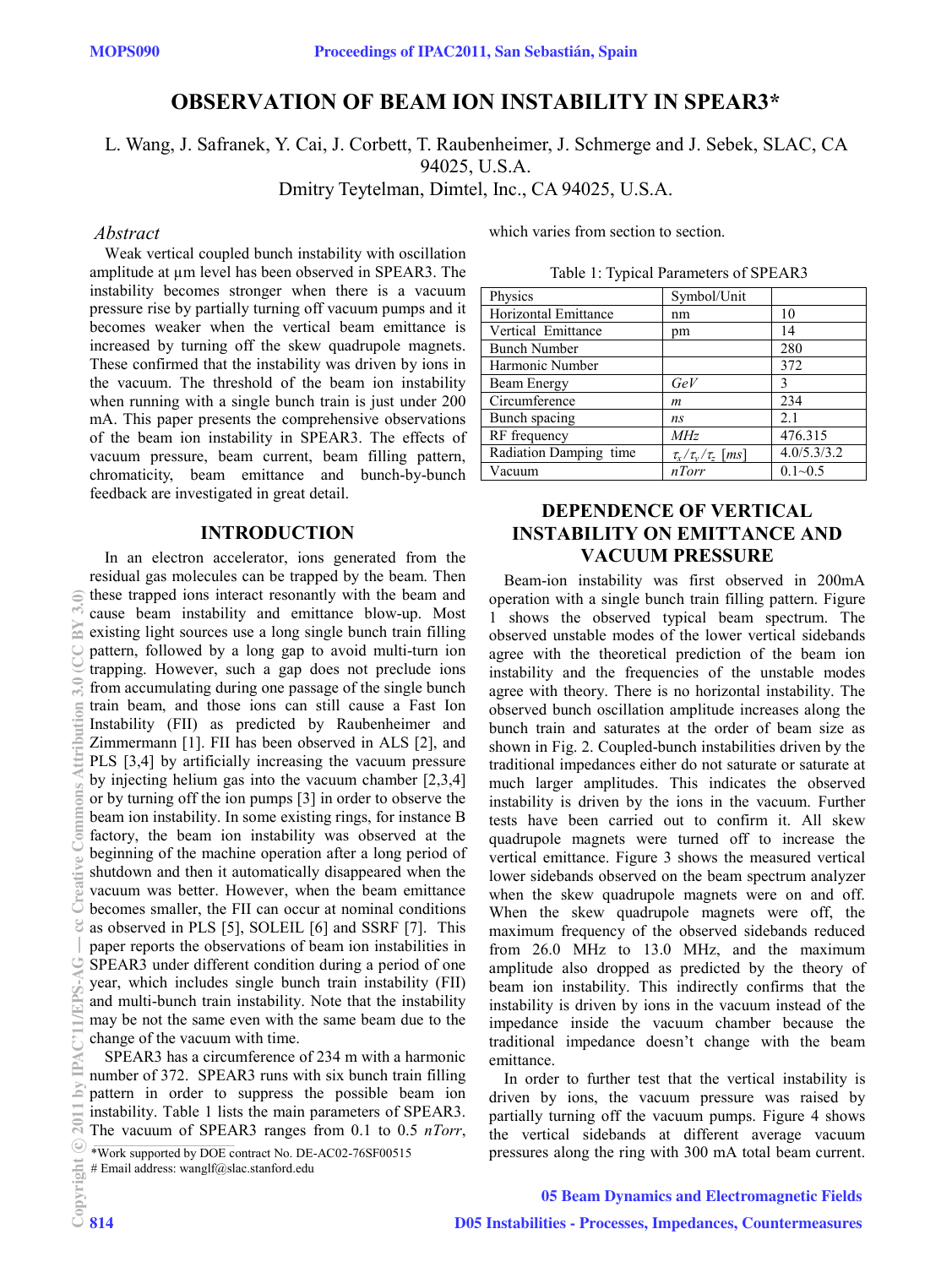The beam fill pattern was a six bunch train, and there was no vertical beam instability at pressure 0.37 nTorr when all vacuum pumps were on. The instability appeared as the pressure increased, and it became stronger with a higher pressure. This directly confirms that the vertical instability observed in SPEAR3 is driven by ions in the vacuum chamber.



Figure 1: Beam spectrum at 200 mA with a single bunch train filling pattern. There are 280 bunches along the bunch train. The large peaks are the revolution harmonics and the low peaks are the vertical lower sidebands.



Figure 2: Measured beam's vertical oscillation amplitude with single bunch train filling pattern. Bunches 1-280 and 326 are filled with a total beam current of 200 mA.



Figure 3: Observed vertical lower sidebands in a single bunch train filling pattern with 280 bunches and total beam current of 192 mA for different beam coupling:

k=0.12% when skew quadrupole magnets are on (top) and k=1.3% when skew quadrupole magnets are off (bottom).



Figure 4: Observed vertical lower sidebands at different vacuum pressures. The beam consists of six bunch trains with total bunch number of 280. The beam current is 300 mA. There are no sidebands with the nominal pressure of 0.37nTorr. The vacuum pressure is increased by partially turning off the ion pumps.

# **BEAM CURRENT EFFECTS**

Beam current affects the instability in two ways: the frequencies of the unstable modes increase with the square root of the beam current and the instability growth rate increases linearly with beam current (with the assumption of a constant vacuum). Fig. 5 shows the vertical lower sidebands with various beam currents. The observation qualitatively agrees with the theory.



Figure 5: Observed vertical lower sidebands at different beam currents. The beam has single bunch train with 280 bunches.

## **BEAM FILLING PATTERN EFFECT**

The beam ion instability is sensitive to the beam filling  $\geq$ pattern since in most cases more ions can survive from a shorter bunch train gap. Most light sources run with a single bunch filling pattern followed by a long gap to  $\odot$ avoid multi-turn ion trapping and often to support a single

 $\begin{array}{c} \hline \end{array}$